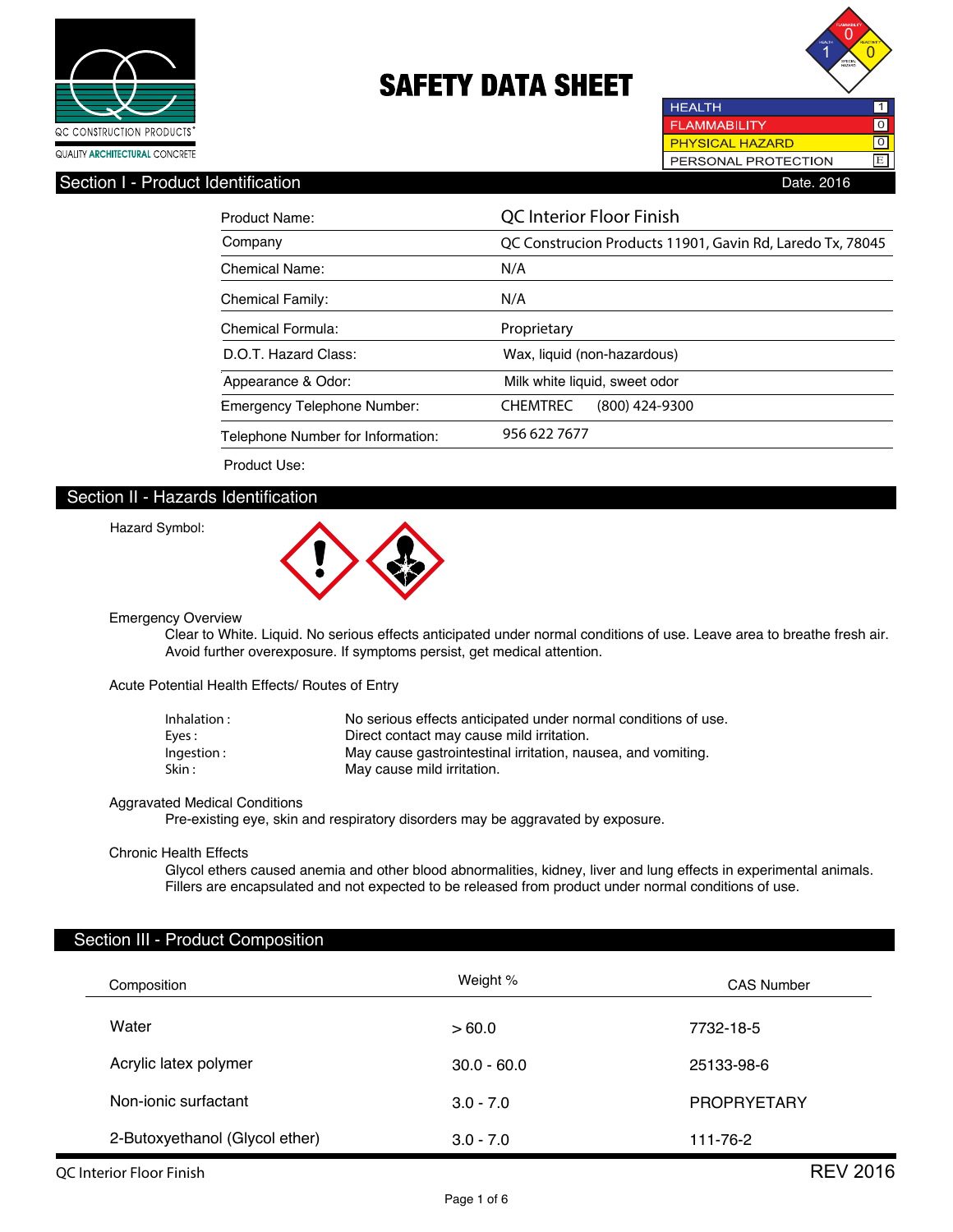## Section IV - First Aid Measures

## **Get immediate medical attention for any significant overexposure.**

| Inhalation:<br>Skin Contact: | Leave area to breathe fresh air. Avoid further overexposure. If symptoms persist,<br>get medical attention.<br>Flush with water for 15 minutes. If irritation persists, get medical attention. |
|------------------------------|------------------------------------------------------------------------------------------------------------------------------------------------------------------------------------------------|
| Eye Contact:                 | Wash area of contact thoroughly with hand cleaner followed by soap and water.                                                                                                                  |
| Ingestion:                   | If irritation, rash or other disorders develop, get medical attention immediately.<br>Get medical attention. Do not induce vomiting. : Not applicable.                                         |

## Section V - Fire Fighting Measure

| Flash point                           | Not available.                                                                     |
|---------------------------------------|------------------------------------------------------------------------------------|
| Method                                | Not applicable.                                                                    |
| Burning rate                          | Non-Flammable Liquid                                                               |
| Lower explosion limit                 | Not available.                                                                     |
| Upper explosion limit                 | Not available.                                                                     |
| Autoignition temperature              | Not available.                                                                     |
| Extinguishing media                   | This product is not expected to burn under normal conditions of use.               |
| Hazardous combustion products         | Carbon monoxide and carbon dioxide can form. Smoke, fumes.                         |
| Protective equipment for firefighters | Use accepted fire fighting techniques. Wear full firefighting protective clothing, |
|                                       | including self-contained breathing apparatus (SCBA).                               |
| Fire and explosion conditions         | This product not expected to ignite under normal conditions of use.                |

Fire and explosion conditions

Personal Protective Equipment

## Section VI - Accidental Release Measures

Transfer to apropiate container for disposal. Stop Now. Contain spill. Keep out courses. absorb spill in sand. earth or other suitable meterial. transfer to appropiate container for disposal. Use appropiate protective equipment. Avoid contact with material

### Section VII - Handling and Storage

Handle in compliance with common hygienic practices. Clean hands thoroughly after handling. Keep from freezing. do not use in con $\mathbb Z$ ned or poorly ventilated areas. Prevent anhalation of vapor, ingestion and contact with skin eyes and clothing. Keep container closed when not in use. Precautions also apply to emptied containers. store in sealed containers in a dry, ventilated warehouse location above freezing.

## Section VIII - Exposure Controls / Personal Protection



| Respiratory protection | Not required under normal conditions of use. Wear appropriate, NIOSH/MSHA approved<br>respirator with combination particulate filter and vapor/gas removing cartridge when the<br>ventilation is not adequate or if it is necessary to abrade or grind surfaces coated with this<br>product. |
|------------------------|----------------------------------------------------------------------------------------------------------------------------------------------------------------------------------------------------------------------------------------------------------------------------------------------|
| Hand protection        | Use suitable impervious rubber or vinyl gloves and protective apparel to reduce exposure.                                                                                                                                                                                                    |
| Eye protection         | Wear appropriate eye protection. Wear chemical safety goggles and/or face shield to prevent<br>eye contact. Do not wear contact lenses. Do not touch eyes with contaminated body parts or<br>materials. Have eye washing facilities readily available.                                       |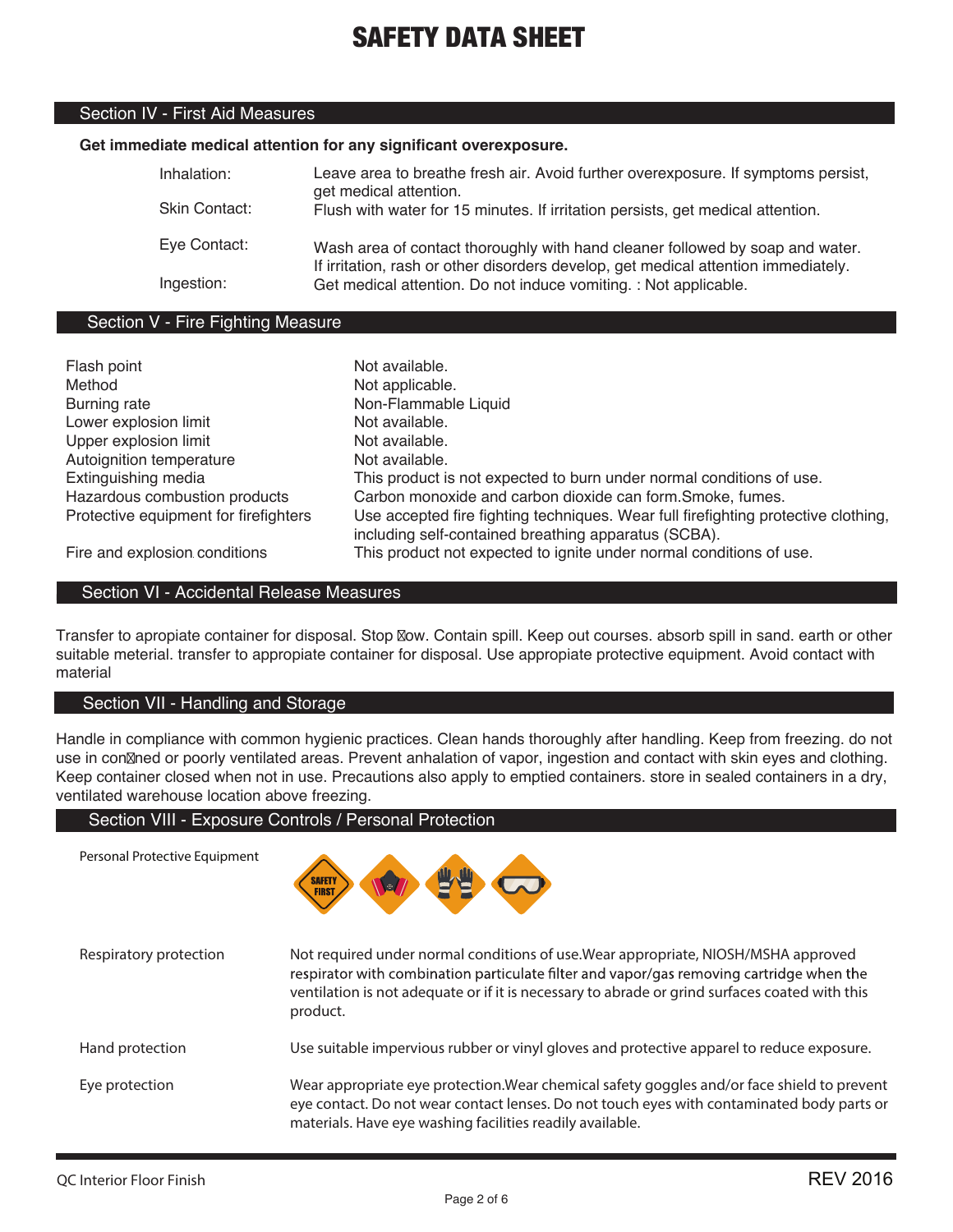## Section VIII - Exposure Controls / Personal Protection

| Skin and body protection: | Prevent contact with shoes and clothing. Use rubber apron and overshoes.                                      |
|---------------------------|---------------------------------------------------------------------------------------------------------------|
| Protective measures :     | Other equipment not normally required. Use professional judgment in the selection, care, and use.             |
| Engineering measures:     | Not required under normal conditions of use. Use local exhaust when the general ventilation is<br>inadequate. |

| <b>Chemical Name</b>           | <b>CAS Number</b> | Regulation | Limit  | Form |
|--------------------------------|-------------------|------------|--------|------|
| 2-Butoxyethanol (Glycol ether) | 111-76-2          | ACGIH TWA: | 20 ppm |      |

## Section IX - Physical and Chemical Properties

| Form:                               | Liquid           |
|-------------------------------------|------------------|
| Color:                              | Clear to White   |
| pH:                                 | Not available.   |
| Vapour pressure:                    | Not available.   |
| Vapor density:                      | Heavier than air |
| Melting point/range:                | Not available.   |
| Freezing point:                     | Not available.   |
| Boiling point/range:                | Not available.   |
| Water solubility:                   | Soluble          |
| <b>Specific Gravity:</b>            | 1.0              |
| % Volatile Weight:                  | 63.7%            |
| :action X - Resctivity / Fetsbility |                  |

## Section X - Reactivity / Estability

| Substances to avoid      | Strong acids. Strong bases. |
|--------------------------|-----------------------------|
| Stability                | Stable                      |
| Hazardous polymerization | Will not occur.             |

## Section XI - Toxicological Information

## **2-Butoxyethanol (Glycol ether), CAS-No.: 111-76-2**

| Acute oral toxicity (LD-50 oral)        | 1,200 mg/kg (Mouse) 320 mg/kg (Rabbit) 1,200 mg/kg (Guinea pig) 1,480 mg/kg (Rat)<br>2,600 mg/kg (Rat) 2,420 mg/kg (Rat) 880 mg/kg (Rat) 1,230 mg/kg (Mouse)<br>1,200 mg/kg (Guinea pig) 1,414 mg/kg (Guinea pig) 2,005 mg/kg (Mouse) 1,480 mg/kg<br>(Rat) 615 mg/kg (Rat) 1,519 mg/kg (Mouse) 695 mg/kg (Rabbit) 1,414 mg/kg (Guinea pig)<br>1,746 mg/kg (Rat) 500 mg/kg (Guinea pig) > 695mg/kg (Dog) > 530-<2,800mg/kg (Rat)<br>$>1,000 < 2,000$ mg/kg (Rat) $>560 < 3,000$ mg/kg (Rat) |
|-----------------------------------------|--------------------------------------------------------------------------------------------------------------------------------------------------------------------------------------------------------------------------------------------------------------------------------------------------------------------------------------------------------------------------------------------------------------------------------------------------------------------------------------------|
| Acuteinhalationtoxicity(LC-50)          | (Rat) for7h (Guineapig) for7h (Mouse) for7h (Dog) for4h (Rat) for1h (Guineapig)>=<br>3.34mg/lfor1 h (Guineapig) for4h (Rat)>=3.06mg/lfor1h (Guinea pig)>4.9mg/l (Rat) (Rat) (Rat)<br>for7h (Rabbit) (Rat) for1h (Guineapig) (Rat)                                                                                                                                                                                                                                                          |
| Acute dermal toxicity<br>(LD-50 dermal) | 400 mg/kg (Rabbit) 6,411 mg/kg (Guinea pig) > 2,000 mg/kg (Rat) 841 mg/kg (Rabbit)<br>$>$ 1,200 mg/kg (Guinea pig) $>$ 2,000 mg/kg (Guinea pig) 667 mg/kg (Rabbit) $>$ 2,000 mg/kg<br>(Rabbit) 435 mg/kg (Rabbit) 1,060 mg/kg (Rabbit)                                                                                                                                                                                                                                                     |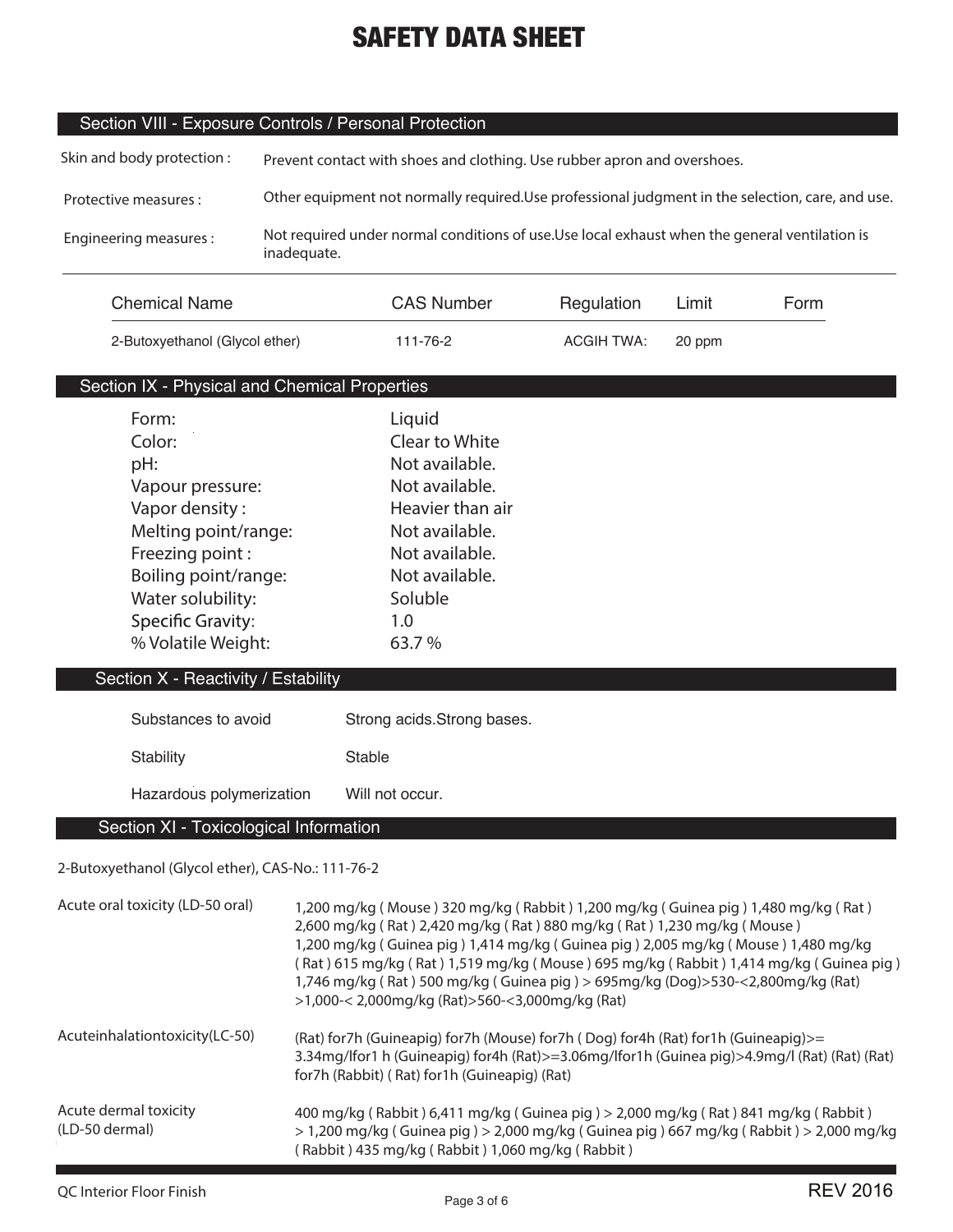## Section XII - Ecological Information

No Data Available

## Section XIII - Disposal Considerations

Disposal Method. Waste not regulated under RCRA. Disponse of in compliance with state and local regulations.

## Section XIV - Transportation / Shipping Data

CFR / DOT:

**Not Regulated** 

TDG:

Not Regulated

IMDG:

Not Regulated

### Section XV - Regulatory Information

#### **North American Inventories:**

 All components are listed or exempt from the TSCA inventory. This product or its components are listed on, or exempt from the Canadian Domestic Substances List.

## **U.S. Federal Regulations:**

| SARA 313 Components:                                                                                                                                                              | 2-Butoxyethanol (Glycol ether)                                                                                          | $111 - 76 - 2$ |
|-----------------------------------------------------------------------------------------------------------------------------------------------------------------------------------|-------------------------------------------------------------------------------------------------------------------------|----------------|
| SARA 311/312 Hazards:                                                                                                                                                             | Acute Health Hazard                                                                                                     |                |
| OSHA Hazardous Components:<br>2-Butoxyethanol (Glycol ether) Ethylene glycol<br>Ammonium hydroxide<br>n-Butanol<br>Formaldehyde<br>Ethylene oxide<br>Propylene oxide<br>p-Dioxane | $111 - 76 - 2$<br>$107 - 21 - 1$<br>1336-21-6<br>$71 - 36 - 3$<br>$50 - 00 - 0$<br>$75 - 21 - 8$<br>75-56-9<br>123-91-1 |                |
| OSHA Status: Considered:<br>hazardous based on the<br>following criteria:                                                                                                         | Irritant                                                                                                                |                |
| <b>OSHA Flammability:</b>                                                                                                                                                         | Not Regulated                                                                                                           |                |
| Regulatory VOC (less water and exempt solvent)                                                                                                                                    | 78g/l                                                                                                                   |                |
| VOC Method 310                                                                                                                                                                    | 3.08%                                                                                                                   |                |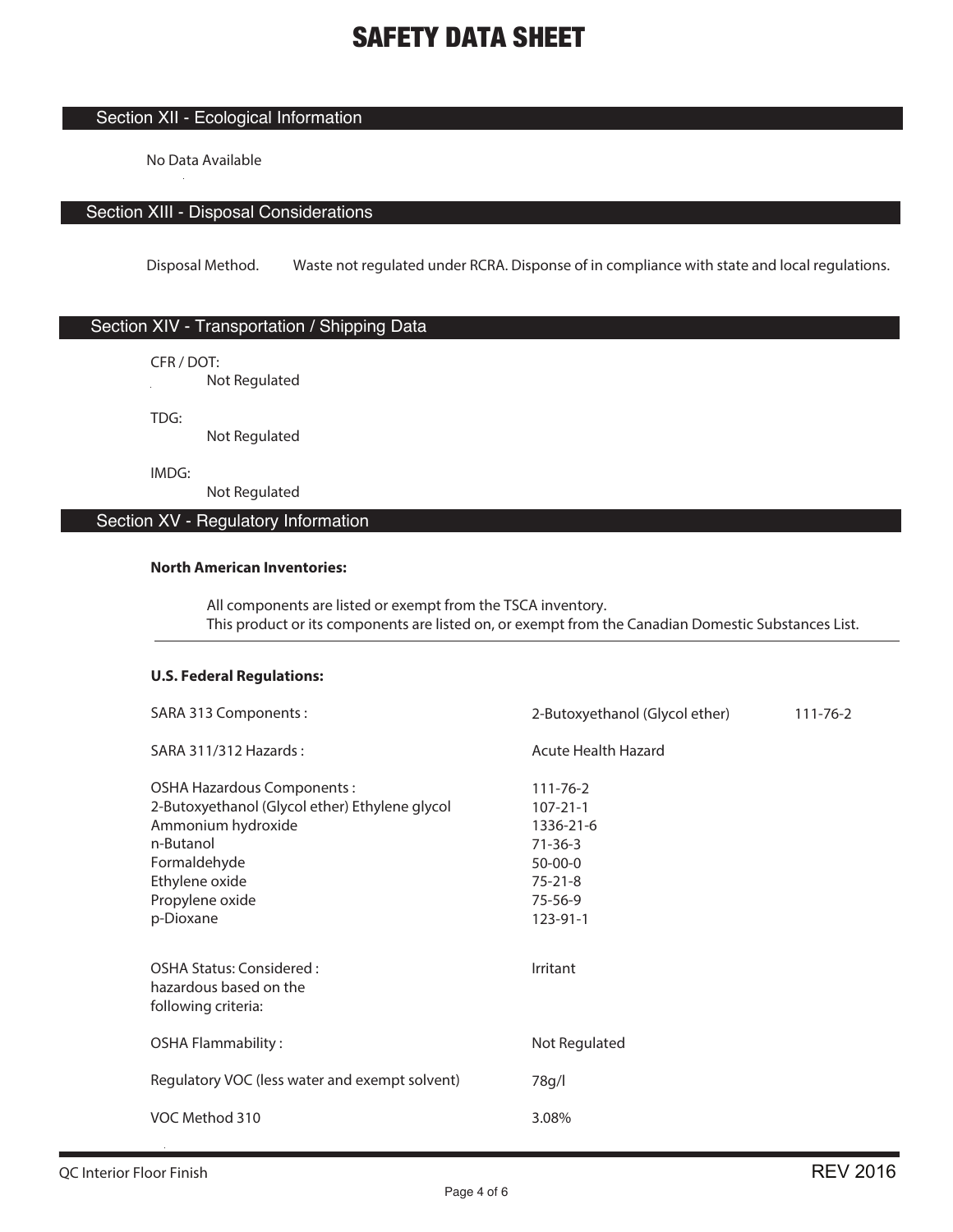| <b>MASS RTK Components:</b> |                                |                    |
|-----------------------------|--------------------------------|--------------------|
|                             | 2-Butoxyethanol (Glycol ether) | $111 - 76 - 2$     |
| Penn RTK Components:        |                                |                    |
|                             | Water                          | 7732-18-5          |
|                             | Acrylic latex polymer          | 25133-98-6         |
|                             | Non-jonic surfactant           | <b>PROPRYETARY</b> |
|                             | 2-Butoxyethanol (Glycol ether) | $111 - 76 - 2$     |
| NJ RTK Components:          |                                |                    |
|                             | Water                          | 7732-18-5          |
|                             | Acrylic latex polymer          | 25133-98-6         |
|                             | Non-jonic surfactant           | <b>PROPRYETARY</b> |
|                             | 2-Butoxyethanol (Glycol ether) | $111 - 76 - 2$     |

Components under California Proposition 65:

Section XV - Regulatory Information

WARNING! Contains chemicals known to the State of California to cause cancer, birth defects and/or other reproductive harm

| Section XVI - Other Information                    |        |                                                                                  |
|----------------------------------------------------|--------|----------------------------------------------------------------------------------|
| HMIS Rating:                                       |        |                                                                                  |
| Health<br>Flammability<br>Reactivity<br><b>PPE</b> | 0<br>0 | $0 =$ Minimum<br>$1 =$ Slight<br>$2 =$ Moderate<br>$3 =$ Serious<br>$4 =$ Severe |

### **Further information:**

For Industrial Use Only. Keep out of Reach of Children. The hazard information herein is offered solely for the consideration of the user, subject to their own investigation of compliance with applicable regulations, including the safe use of the product under every foreseeable condition.

## **Legend**

| ACGIH - American Conference of Governmental Hygienists                                                                       | PEL - Permissible Exposure Limit                         |
|------------------------------------------------------------------------------------------------------------------------------|----------------------------------------------------------|
| CERCLA - Comprehensive Environmental Response, Compensation, and Liability Act RCRA - Resource Conservation and Recovery Act |                                                          |
| DOT - Department of Transportation                                                                                           | RTK - Right To Know                                      |
| DSL - Domestic Substance List                                                                                                | SARA - Superfund Amendments and Reauthorization Act      |
| EPA - Environmental Protection Agency                                                                                        | STEL - Short Term Exposure Limit                         |
| HMIS - Hazardous Materials Information System                                                                                | TLV - Threshold Limit Value                              |
| IARC - International Agency for Research on Cancer                                                                           | <b>TSCA - Toxic Substances Control Act</b>               |
| MSHA - Mine Safety Health Administration                                                                                     | TWA - Time Weighted Average                              |
| NDSL - Non-Domestic Substance List                                                                                           | V - Volume                                               |
| NIOSH - National Institute for Occupational Safety and Health                                                                | VOC - Volatile Organic Compound                          |
| NTP - National Toxicology Program                                                                                            | WHMIS - Workplace Hazardous Materials Information System |
| OSHA - Occupational Safety and Health Administration                                                                         |                                                          |